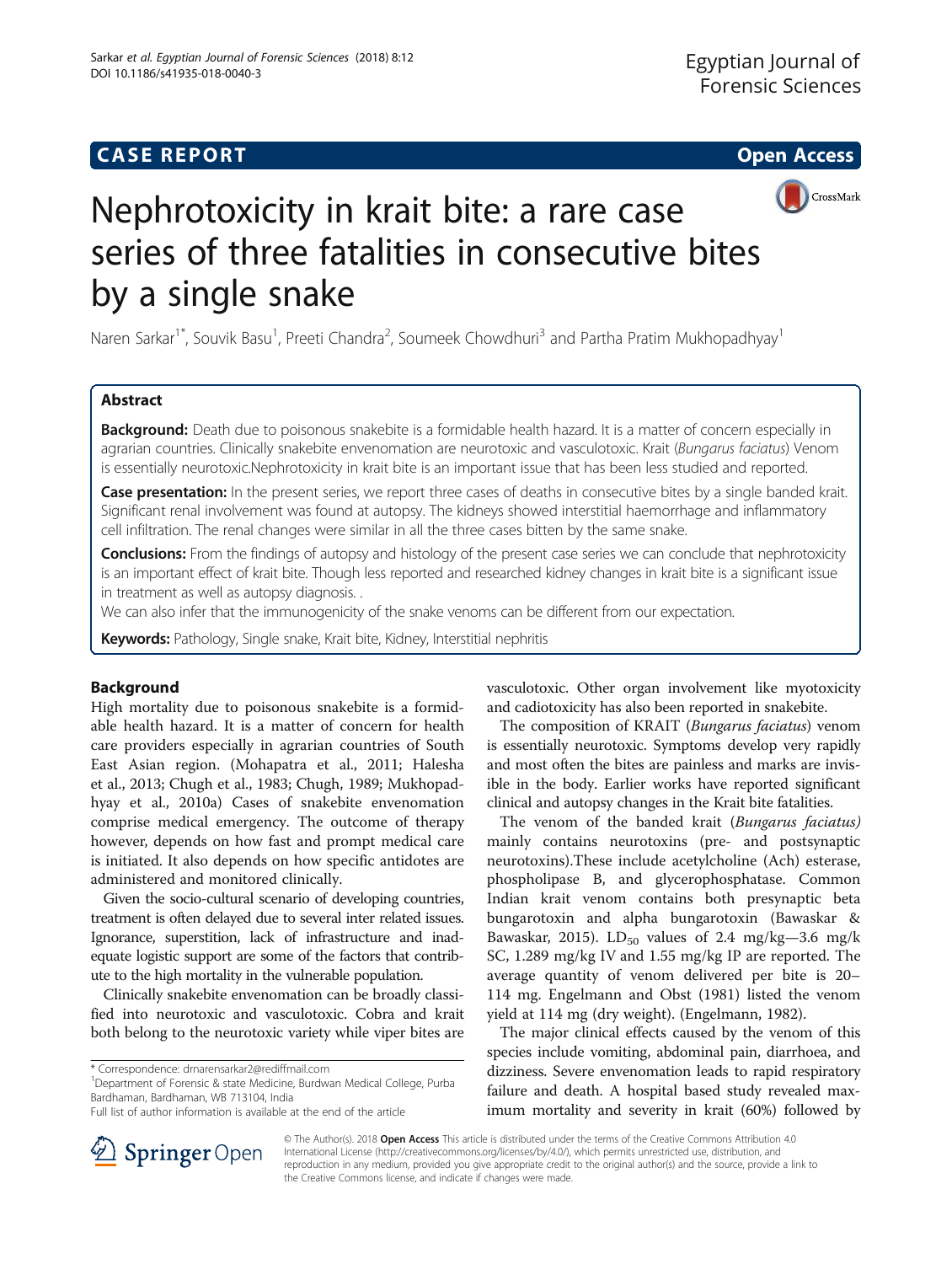cobra (13.33%) and viper (8.9%) envenomation (Saravu et al., [2012\)](#page-3-0).

Another investigation by clinical toxicologists reported untreated mortality rate of  $1-10\%$ . This may be because contact with humans is rare .the amount of injected venom in defensive bites is lower than aggressive ones. A polyvalent antivenom is currently available and widely used in India and several other south Asian countries. Regional variation in clinical presentation has been described in bite by some species of Cobra (Robed Amin et al., [2014](#page-3-0); Chippaux et al., [1991\)](#page-3-0).

Report from Thailand, Malaysia and Bangladesh showed rapid death due to Krait bite.Renal involvement in snake bite has been reported and discussed at length in earlier works (Chugh, [1989;](#page-3-0) Mukhopadhyay et al., [2010a;](#page-3-0) Bawaskar & Bawaskar, [2015](#page-3-0); Engelmann, [1982](#page-3-0); Robed Amin et al., [2014;](#page-3-0) Chippaux et al., [1991\)](#page-3-0).

#### Case presentation

In the present series, we are reporting three cases of deaths in consecutive bites by a single banded krait. Significant renal involved was found at autopsy in all the three cases. This rare case series highlights the high degree of fatality and autopsy features of nephrotoxicity in krait bite. Histopathological corroboration was done to assess the degree and extent of renal damage in fatal krait bite.

Of the three victims, two were adults and one was a child of four years. They were bitten by a single snake (banded krait).All three of them were brought dead at the emergency of a tertiary level teaching hospital. People accompanying the deceased had brought alongwith the offending snake which they had killed when it was found hiding at the corner of the house. Brief history revealed that all the three deceased,residents of a rural outskirts of a district town,were sleeping together on the floor of their thatched mud hut using a mosquito net. The krait has somehow intruded into the mosquito net and bit the victims in successive attacks.

The first case was a 27 years old male subject brought to the mortuary from the hospital. The dead body was average built moderately nourished with rigor mortis present all over.During autopsy, two pin- point punctured wounds, subcutaneous deep, placed 08 mm apart were found over the dorsum of the hand along ulnar border. On dissection, there was extravasation of blood in the surroundings soft tissue. The injury showed evidence of vital reaction.

The second (26 years female) and third case (four years old girl child) had similar findings with bites over tip of the right shoulder and medical aspect of right foot respectively.

In all the three cases, dissection revealed congestion of vital structures, with specific changes in the kidneys. Cut

section of Kidneys showed bilateral cortico-medullary haemorrhage and gross congestion [Fig. 1].

#### Histopathology of the kidney

Histology of the kidneys showed interstitial haemorrhage and inflammatory cell infiltration (Fig. [2](#page-2-0)).The kidney of the child showed swelling, increased cytoplasmic eosinophilia and occasional surface blebbing of the renal tubular epithelial cells suggestive of early ischemic injury (Figs. [3](#page-2-0) and [4](#page-2-0)).Krait poison is essentially neurotoxic but in these three cases, there was evidence of gross pathology of kidney. The renal changes at autopsy were significant. Renal histology of the three cases showed presence of definite pathology namely (a) Interstitial haemorrhage and inflammatory cell infiltration (b) swelling, increased cytoplasmic eosinophilia and (c) occasional surface blebbing of the renal tubular epithelial cells suggestive of early ischemic injury. Renal changes in fatal snakebite have been reported earlier. Those were mainly cortical necrosis and interstitial nephritis in the viper bites (Indraprasit & Boonpucknavig, [1986](#page-3-0); Mukhopadhayay et al., [2010](#page-3-0); Pinho & Burdmann, [2001;](#page-3-0) JCM et al., [1977](#page-3-0); Sitprija & Boonpucknavig, [1977;](#page-3-0) Sitprija et al., [1982](#page-3-0); Soe et al., [1993;](#page-3-0) Yogesh & Satish, [2014](#page-3-0)) and less frequently in cobra (Mukhopadhyay et al., [2010b](#page-3-0)). Whereas, the present series involves fatalities due to krait envenomation.

In our case series the duration from bite to death was almost 6 h as the victims were initially taken to an exorcist for remedy. The exorcist resorted to some tricks and chants only but failed to deliver. Thereafter they were transferred to a hospital when conditions deteriorated.



Fig. 1 Photograph of cut section of kidney showing severe cortico-medullary congestion and haemorrhage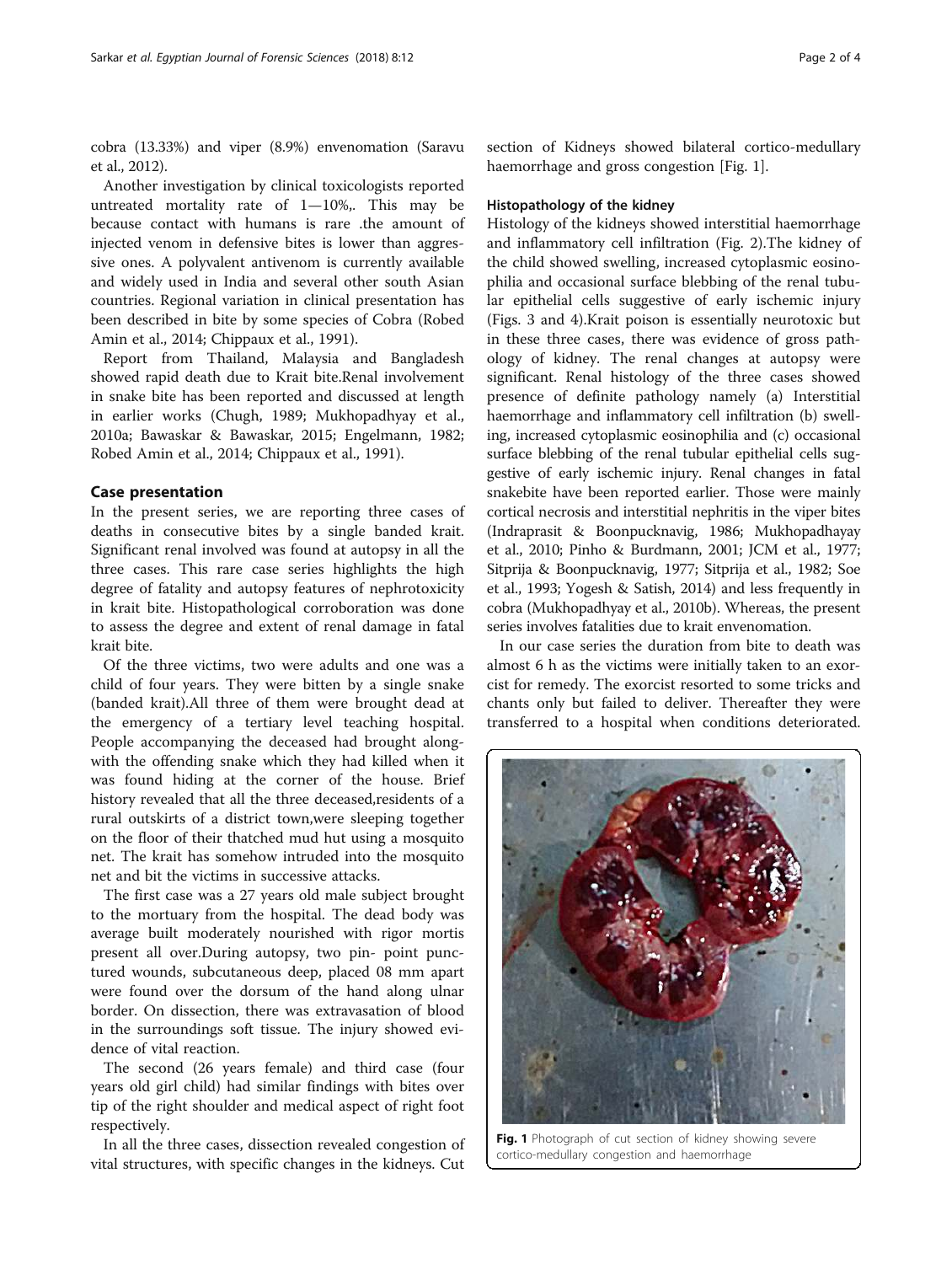<span id="page-2-0"></span>

They were declared dead at the hospital emergency. As no treatment could be initiated, the changes in the kidneys can be attributed to the direct and exclusive effect of the venom. The inflammatory response noted in the kidneys supports our view that nephrotoxicity is a feature of krait bite. These features might have been masked by the overwhelming neurotoxicity and rapid death.

So we hypothesize that krait envenomation can be associated with rhabdomyolysis contributing towards renal damage. Possible ischemic effect causing tubular degeneration is also significant. This can be clearly inferred from the findings of histology. Plausible immunological mechanism is adequate in explaining the changes in the end organs in fatal krait bite.



Fig. 3 Case 2 microphotograph showing interstitial haemorrhage and inflammatory cell infiltration. (H & E; 10×)



Fig. 4 Case 3. Microphotograph showing swelling increased cytoplasmic eosinophilia and occasional surface blebbing of the renal tubular epithelial cells. (H & E; 40×)

# Conclusions

From our findings, we can infer that the immunogenicity of the snake venoms can be different from our current knowledge. There might be regional variations in the immunogenicity of snake venom depending on the species involved. This can serve as an indication for further research in elucidating the pathology of krait bite induced nephrotoxicity. Regarding the management of krait bite, polyvalent serum still remains the mainstay of therapy (Bawaskar & Bawaskar, [2015](#page-3-0); Saravu et al., [2012](#page-3-0); Robed Amin et al., [2014](#page-3-0); Warrel, [2010](#page-3-0)).There may be need for organ specific system support for better results. Clinicians should be aware of these conditions while treating cases of krait bite.

The amount of toxin that is injected by the bite of a single snake is also a significant factor. This must be borne in mind while planning the management. This is clearly illustrated by the present case series of three fatalities from consecutive bites by the same snake. Victims should be taken to hospital first where anti venom is available. There should be positive activism and change in the mindset at community level.

Role of ventilator support and dialysis (Soe et al., [1993](#page-3-0); Yogesh & Satish, [2014](#page-3-0)) should be explored in cases of krait (Bungarus faciatus) bites. We hypothesize that fatalities in Krait bites can be reduced by use of organ support along with early and timely monitored anti-venom therapy. Also further interdisciplinary research is needed in elucidating the immunogenicity of snake toxins.